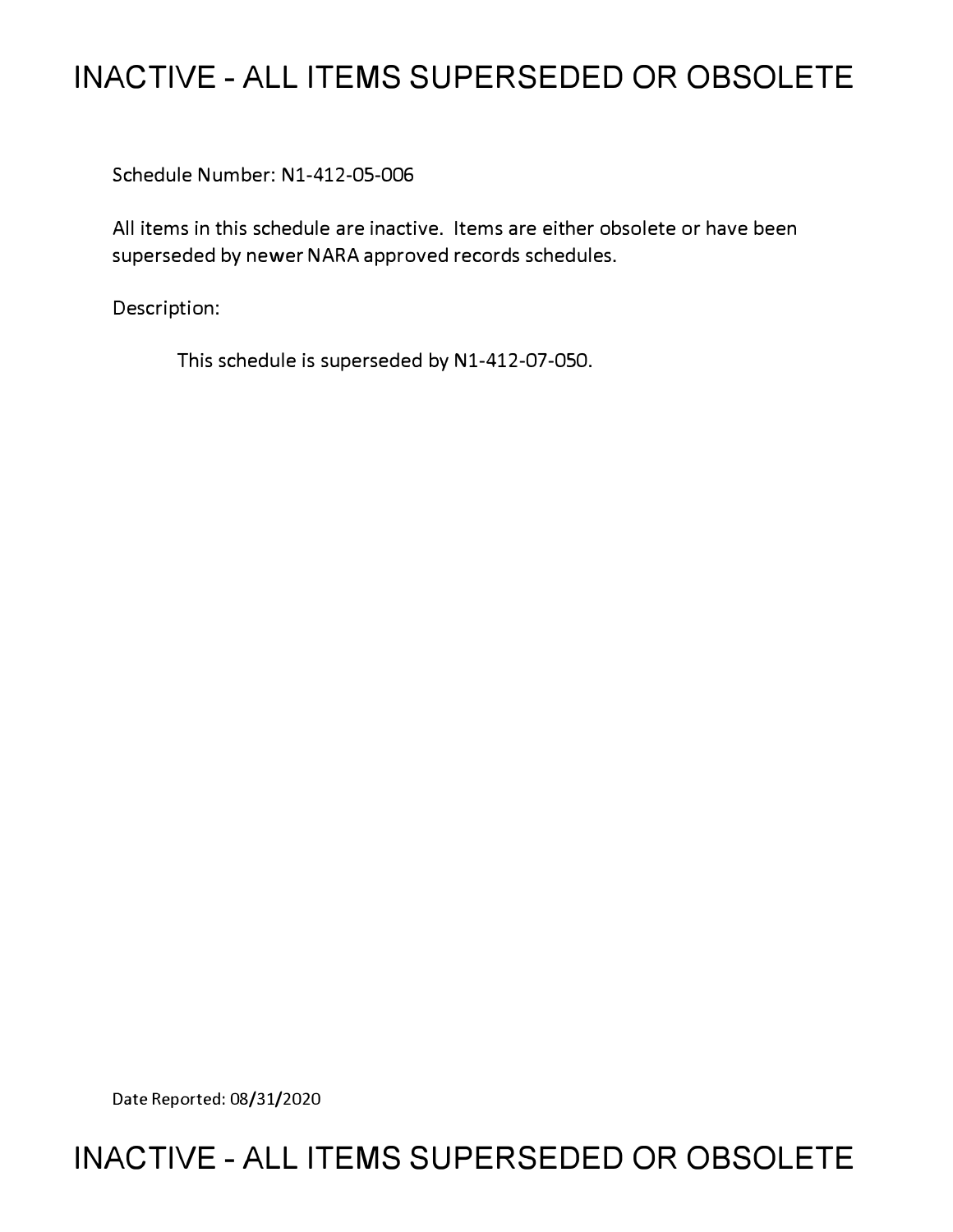|                                                                                                                                                                                                                                                                                                                                                                                                                                                                  |                     |                   | NWML<br>$\cdot$ 1                                                                                                                                                                                                       |                                                      |  |
|------------------------------------------------------------------------------------------------------------------------------------------------------------------------------------------------------------------------------------------------------------------------------------------------------------------------------------------------------------------------------------------------------------------------------------------------------------------|---------------------|-------------------|-------------------------------------------------------------------------------------------------------------------------------------------------------------------------------------------------------------------------|------------------------------------------------------|--|
| <b>REQUEST FOR RECORDS DISPOSITION AUTHORITY</b>                                                                                                                                                                                                                                                                                                                                                                                                                 |                     |                   | <b>LEAVE BLANK (NARA use only)</b><br><b>JOB NUMBER</b>                                                                                                                                                                 |                                                      |  |
| (See Instructions on reverse)<br>TO: NATIONAL ARCHIVES and RECORDS ADMINISTRATION (NIR)<br>WASHINGTON, DC 20408                                                                                                                                                                                                                                                                                                                                                  |                     |                   | $721 - 412 - 05 - 6$<br><b>DATE RECEIVED</b><br>$11 - 18 - 2004$                                                                                                                                                        |                                                      |  |
| 1. FROM (Agency or establishment)<br><b>Environmental Protection Agency</b>                                                                                                                                                                                                                                                                                                                                                                                      |                     |                   | NOTIFICATION TO AGENCY                                                                                                                                                                                                  |                                                      |  |
| <b>2. MAJOR SUBDIVISION</b><br>Office of Prevention, Pesticides, and Toxic Substances<br>3. MINOR SUBDIVISION                                                                                                                                                                                                                                                                                                                                                    |                     |                   | In accordance with the provisions of 44<br>U.S.C. 3303a the disposition request,<br>including amendments, is approved except<br>for items that may be marked "disposition<br>not approved" or "withdrawn" in column 10. |                                                      |  |
| <b>Biological and Economic Analysis Division</b><br>4. NAME OF PERSON WITH WHOM TO CONFER                                                                                                                                                                                                                                                                                                                                                                        | <b>5. TELEPHONE</b> | DATE <sub>/</sub> |                                                                                                                                                                                                                         | <b>ARCHIVIST OF THE UNITED STATES</b>                |  |
| Chris O'Donnell<br>$(202) 566 - 1669$                                                                                                                                                                                                                                                                                                                                                                                                                            |                     |                   | It bleve Warnstein                                                                                                                                                                                                      |                                                      |  |
| I hereby certify that I am authorized to act for this agency in matters pertaining to the disposition of its records<br>and that the records proposed for disposal on the attached 3 page(s) are not now needed for the business<br><br>the General Accounting Office, under the provisions of Title 8 of the GAO Manual for Guidance of Federal<br>Agencies,<br>is not required;<br><b>DATE</b><br>SIGNATURE OF AGENCY REPRESENTATIVE<br>Kris Di<br>$11/8$ 2004 | is attached; or     | <b>TITLE</b>      | has been requested.                                                                                                                                                                                                     |                                                      |  |
| 7.<br><b>ITEM</b><br>8. DESCRIPTION OF ITEM AND PROPOSED DISPOSITION<br>NO.                                                                                                                                                                                                                                                                                                                                                                                      |                     |                   | 9. GRS OR<br><b>SUPERSEDED</b>                                                                                                                                                                                          | 10. ACTION<br><b>TAKEN (NARA</b><br><b>USE ONLY)</b> |  |
| EPA 157 - Chemical Reviews                                                                                                                                                                                                                                                                                                                                                                                                                                       |                     |                   |                                                                                                                                                                                                                         |                                                      |  |
|                                                                                                                                                                                                                                                                                                                                                                                                                                                                  |                     |                   |                                                                                                                                                                                                                         |                                                      |  |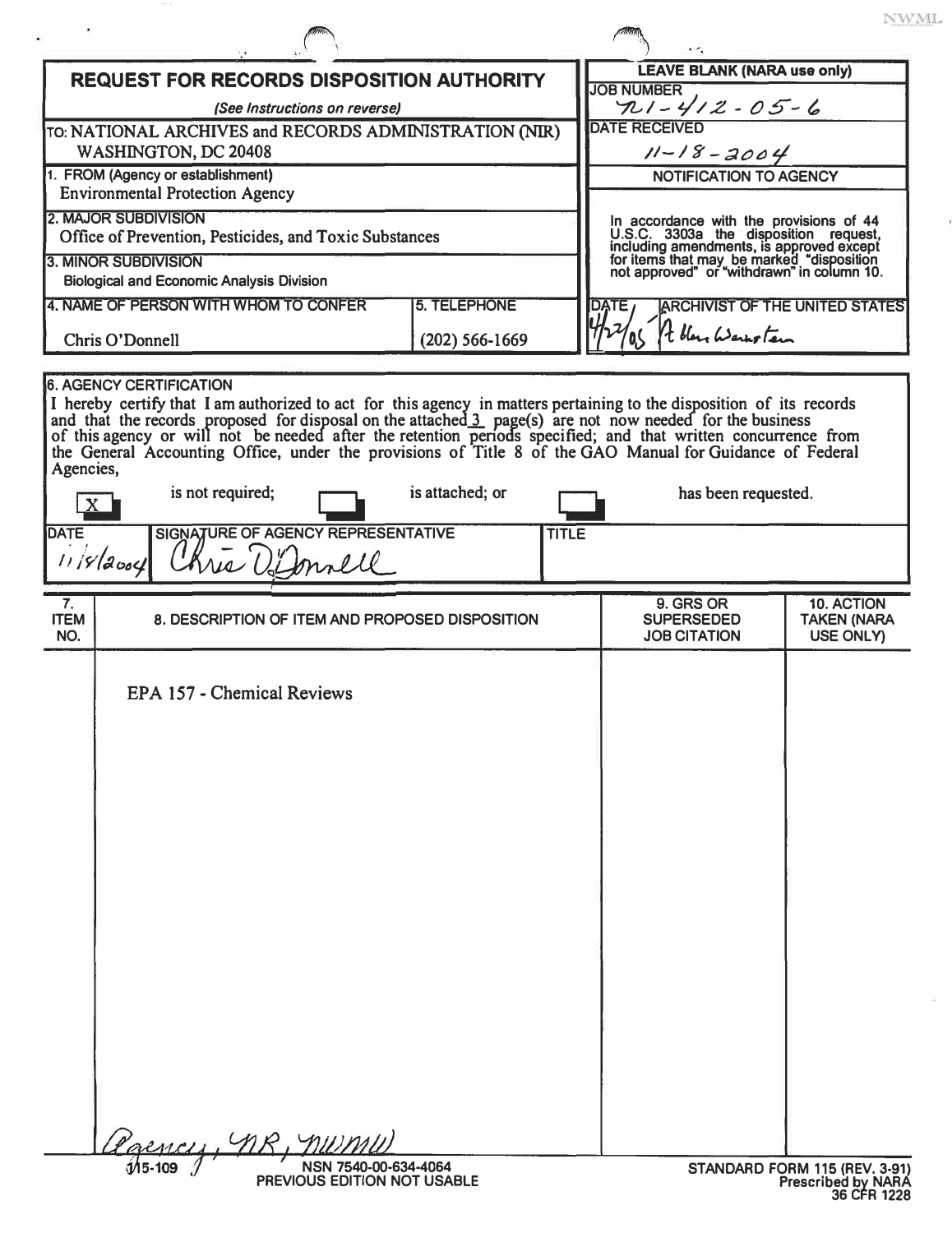EPA Records Schedule 157 - mical Reviews Page 1 of 3



**This schedule is under development and MAY NOT be used to retire or destroy records.** If **you have any questions, please contact the Records Help Desk.** 

# **EPA Records Schedule 157**

**Development:** 05/04/2004

**Title:** Chemical Reviews

**Program:** Pesticides

**Applicability:** Headquarters

**Agency File Code:** PEST 157

#### **NARA Disposal Authority:**

• Pending

#### **Description:**

Records consist of complete reviews of chemical compounds. Includes draft reviews, comments, journal articles, lab reports, test products, economic impacts, use analysis or applications covering such areas as pharmacology and toxicology, residues in crops and food items, environmental samples (e.g., soil, sediment, water, fish, grass), human samples and their related materials, lab validations of registrants' methods. The records are used to support risk assessments, benefit assessment, and regulatory actions.

#### **Disposition Instructions:**

**Item a:** Record copy

- Disposable
- Close file when review is final. Keep in office 2 years, then retire to FRC. Destroy 18 years after file closure.

**Item b:** Electronic copies created with word processing and electronic mail applications

- Disposable
- Delete when record copy is generated.

**Arrangement:** Arrangement varies.

**Type of Records:** Case files

**Format:** Electronic, Paper

#### **Functions Supported:** Pesticides Program

**Specific Restrictions:** 

<file://F:\BFelton>1 \bf2005\schedules\ 157 .html 11/5/2004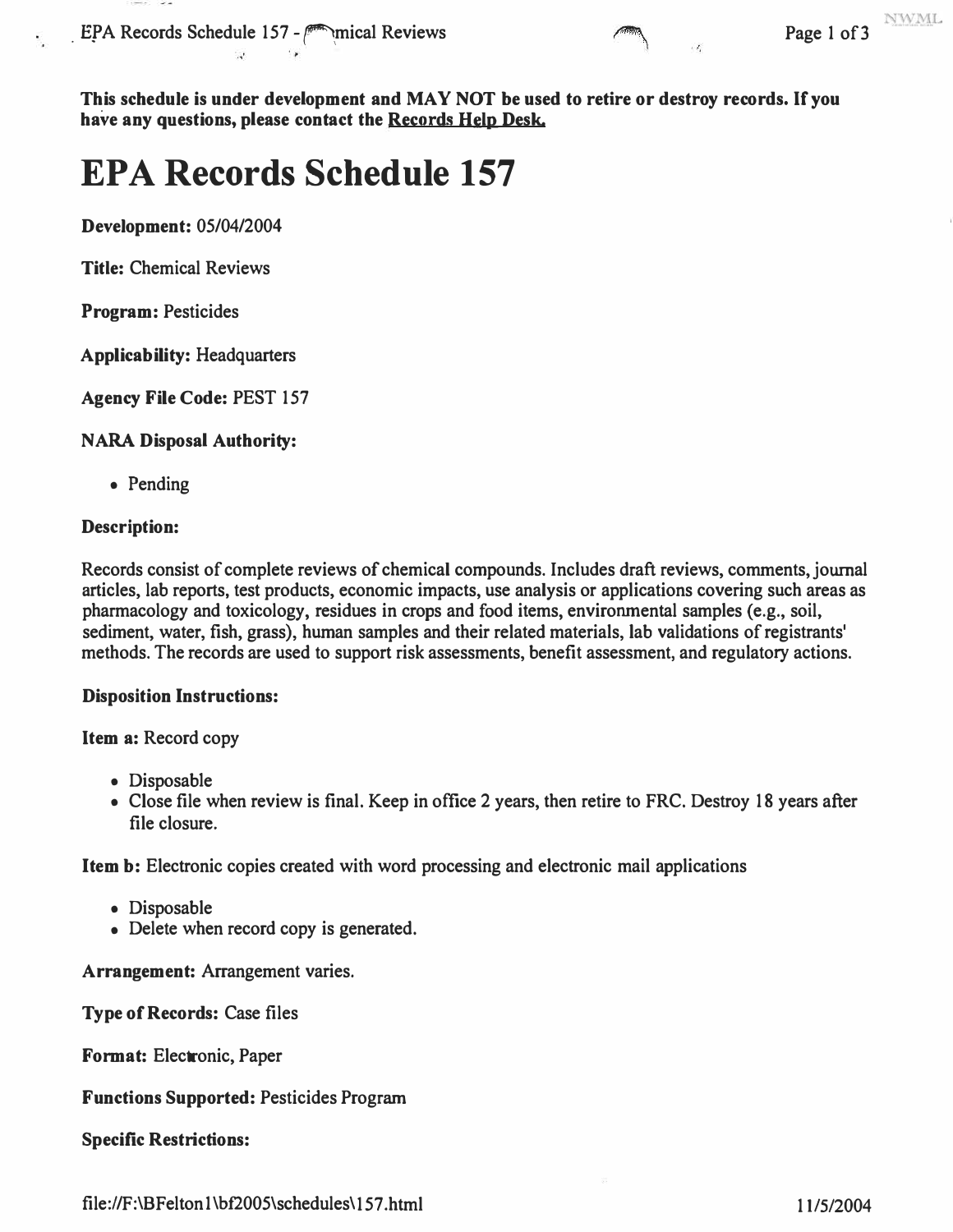**EPA Records Schedule 157 - Respectively. Repayable 157 - Respectively.** Page 2 of 3

**• Confidential business information** 

#### **Specific Legal Requirements:**

**• Federal Insecticide, Fungicide and Rodenticide Act, as amended, 7 U .S.C. Sec. 136, et seq.** 

#### **Reasons for Disposition:**

**This schedule item supersedes NCI-412-85-24/27a (EPA 338), NCI-412-85-24/19 (EPA 331), and Nl-412-95-2/9 (EPA 328). The business process for chemical reviews has changed, and the records included in these three series are an integral part of the same scientific review process. Although the analysis is now primarily done with the aid of computers, the record copies are printed and filed with this series and/or with the Reregistration Eligibility Decision (RED) Case Files (NCI-412-85-24/11 -** EPA 326). If it remains electronic, it becomes part of the Label Use Information System (LUIS) (NIb **412-95-2/13).**

### **Agency-wide Guidance:**

**Registration analysis, which is called Screening Level Usage Analysis, is accomplished with the use of three non-EPA databases: Doane Marketing Research, Inc. (DOANE) which is proprietary, National Agricultural Statistics Service (NAS) which is associated with the FDA, and the Department of Pesticide Regulation Pesticide Use Reporting (DPR) which is located in California.** 

**Scientific Data Reviews are scheduled as EPA 361.** 

**As required by 36 CFR 1228.58, records with special restrictions such as confidential business information (CBI) must be shredded or otherwise definitively destroyed with witnessed disposal for records destroyed by contractors.** 

#### **Program Office Guidance:**

#### **Custodians:**

**Office of Prevention, Pesticides, and Toxic Substances, Biological and Economic Analysis Division** 

- **Contact: Arnet Jones**
- **Mail Code: 7503C**
- **Telephone: 703-305-7416**
- **Location:**
- **Inclusive Dates:**
- **Volume on Hand:**
- **Annual Accumulation:**

#### **Related Schedules:**

**EPA 361, EPA 366** 

### **Previous NARA Disposal Authority:**

**NCI-412-76-9/23, NCI-412-85-24/19 and 27a, Nl-412-95-2/9**